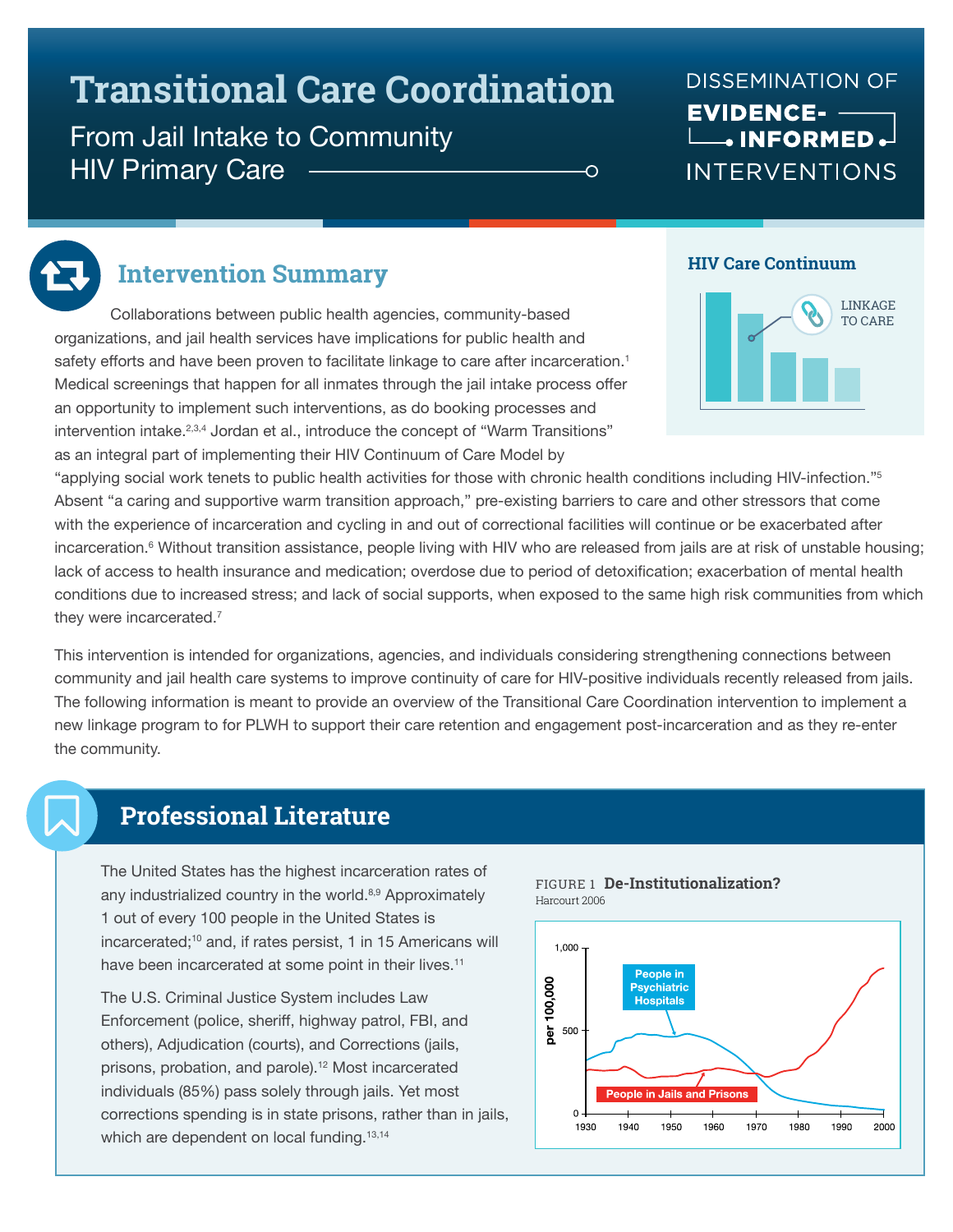# If rates persist, **1 in 15**  Americans will have been incarcerated at some point in their lives.

Jails are often the *de facto* health provider of last resort where people with low income, mental illness, unstable housing, substance use issues, and a range of social and health problems are concentrated.15,16 Further, while historic arrest rates tend to mirror the racial and ethnic demographics of the local community, the incarcerated population is predominantly men of color.17,18

Prior to jail admission, many individuals may have had barriers to accessing health care and support services due to structural inequalities, including poverty, unstable housing, limited educational attainment, and un- or under- employment.<sup>19,20</sup> Co-occurring health and behavioral health conditions (e.g., substance abuse and mental illness) further exacerbate access to care issues (see also Figure 1).<sup>21,22</sup> Additionally, people are less

**85** of incarcerated **%** individuals pass solely through jails

equipped to address health issues when faced with competing compelling needs related to survival, such as food and shelter.<sup>23</sup> In these same communities, health inequities lead to higher rates of both incarceration and HIV.<sup>24</sup> As a result, public health professionals working in jail settings have a unique opportunity to engage a population living with HIV and not engaged in care, in need of supportive services to access care after incarceration to achieve viral load suppression.<sup>25,26,27</sup>

Jail-based health services treat populations at high risk for acquiring HIV and offer people an opportunity to know their HIV status. They may also provide transitional care coordination to facilitate linkage and re-engagement with the health care system after incarceration.<sup>28,29</sup> Jail-based health services have the opportunity to:

- **Offer universal HIV testing**, particularly in jurisdictions with hyper endemic rates of incarceration, so that the offer of HIV testing in correctional health care settings mirrors that in community health settings;<sup>30</sup>
- **Implement interventions** to prevent HIV transmission among populations that move into, dwell in, or leave correctional facilities, while delivering general interventions that decrease intimate partner/sexual violence, promote harm reduction and medication adherence, and address substance use;
- <sup>u</sup> Ensure that health services in jails follow **international guidelines** for HIV care, including for the management of HIV comorbidities that occur at high frequency in incarcerated populations;
- <sup>u</sup> Promote 2-way, **comprehensive communication** between correctional and community HIV providers to ensure that there are no gaps in care, treatment, and supportive services as people transition to and from their communities and correctional facilities.

The CDC strongly recommends jail-based HIV testing.<sup>31</sup> Routine HIV screening in jails is also consistent with the National HIV/AIDS Strategy.<sup>32</sup> Nonetheless, many HIV positive persons in jails are unaware of their HIV status or were not in HIV primary care at the time of jail admission. The majority of people pass through jail and are never sentenced to prison but return to the communities that they left.<sup>33,21,34</sup> The transition period from incarceration back to the community is known to be a high risk period for: increased deaths,<sup>35</sup> discontinuity of care and treatment (including ART), unstable housing, and opiate overdose. The adverse health outcomes that occur in this high risk period further underscore the need for transitional care coordination and support services.<sup>36,37,28,38</sup> As such, health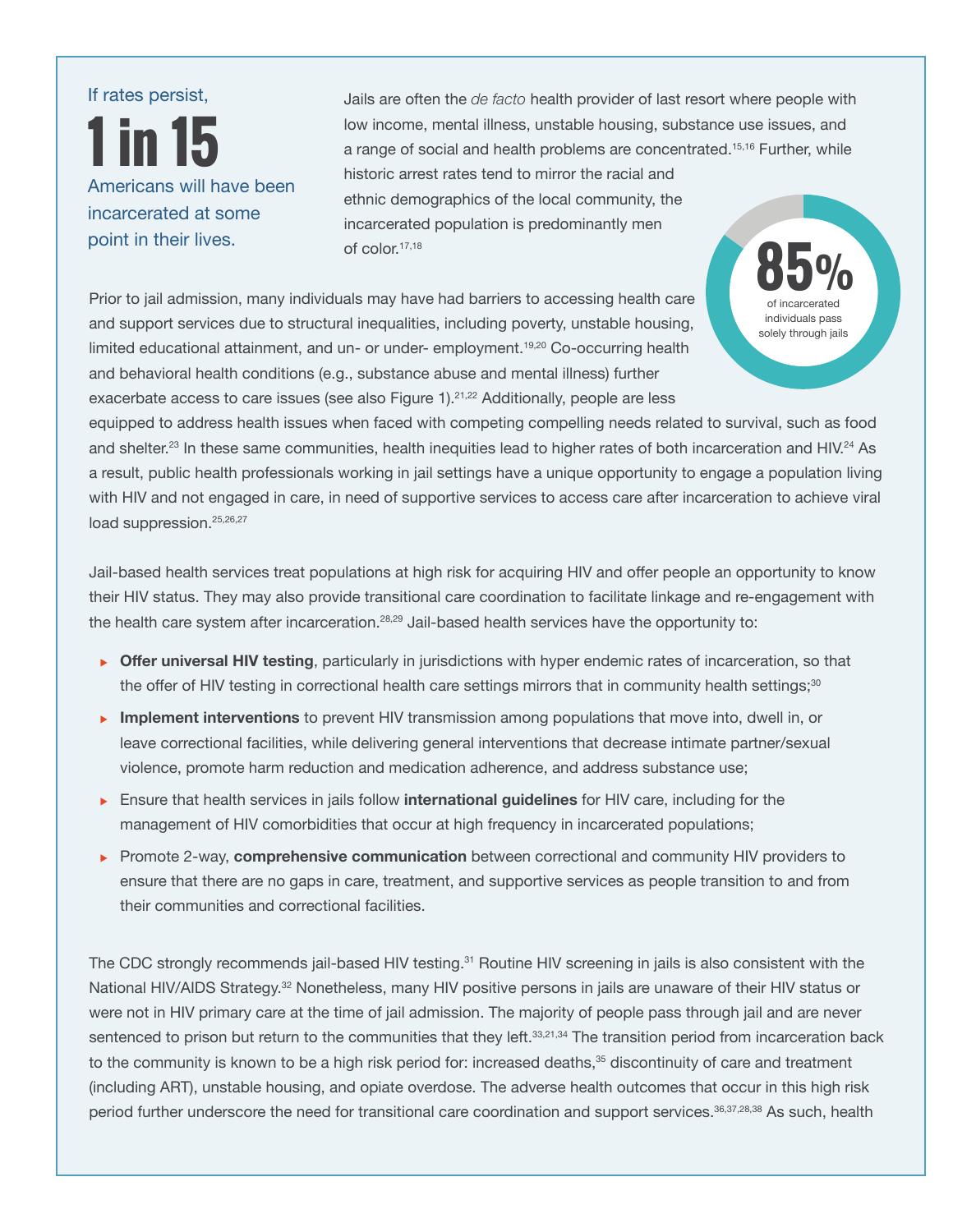departments, local healthcare providers, and community-based organizations have a vested interest in the provision of HIV testing, treatment, and linkage to both care and treatment during and after incarceration. It is useful for health care and correctional staff to view jails as part of the continuum of care rather than independently, since this approach may help encourage strategic retention-in-care planning.



# **Theoretical Basis**

A behavioral change theory is a combination of, "interrelated concepts, definitions, and propositions that present a systematic view of events or situations by specifying relations amount variables, in order to explain or predict the events or situations."39 By grounding an intervention in theory, the component parts are intentionally sequenced to build off of one another to facilitate a change in health behavior.

The original **Transitional Care Coordination** intervention was grounded in the Transtheoretical Model of Behavior Change (using Stages of Change to lead to behavior change).40 The Stages of Change framework explains an individuals' readiness to change, and provides strategies at six levels of behavior change (**precontemplation**, **contemplation**, **determination**, **action**, **relapse**, and **maintenance**) to move the individual into adopting the new health behavior. The Transtheoretical Model of Behavior Change builds off of the Stages of Change by adding 10 processes of change that address the process of overcoming barriers, reducing internal resistance to change, and commitment to a new health behavior. These processes are consciousness raising, dramatic relief, selfreevaluation, environmental reevaluation, self-liberation, helping relationships, counter conditioning, reinforcement management, stimulus control, and social liberation. The Model also includes decisional balance (the benefits and costs of changing) and self-efficacy (confidence in the ability to change health behavior and temptation to engage in unhealthy behavior) as core constructs.

# **Intervention Components and Activities**

The central aim of the Care Transitional Coordination intervention is to facilitate the linkage of a client living with HIV to community-based care and treatment services after incarceration. Intervention activities include identifying and engaging people living with HIV during the jail stay, identifying "right fit" community resources, developing a client plan for their time during and post-incarceration, and coordinating activities needed to facilitate linkage to care after incarceration. These activities need to occur quickly because jail stays are often brief and the uncertainty around discharge dates presents a shorter window of opportunity to reach people leaving jail settings.<sup>41</sup>

Transitional Care Coordination includes the following key activities while clients are incarcerated (pre-release):

- 1. HIV testing or self-disclosure information as well as mental health and substance abuse information after medical intake screening (occurring in the jail);
- 2. Recruitment (including informed consent) and enrollment into the intervention/program after medical intake screening;
- 3. Intensive case management intervention and individualized discharge plans (typically, within 24 hours and at least within 48 hours of medical intake);
- 4. HIV education, including risk reduction and treatment adherence counseling, ongoing during the jail stay;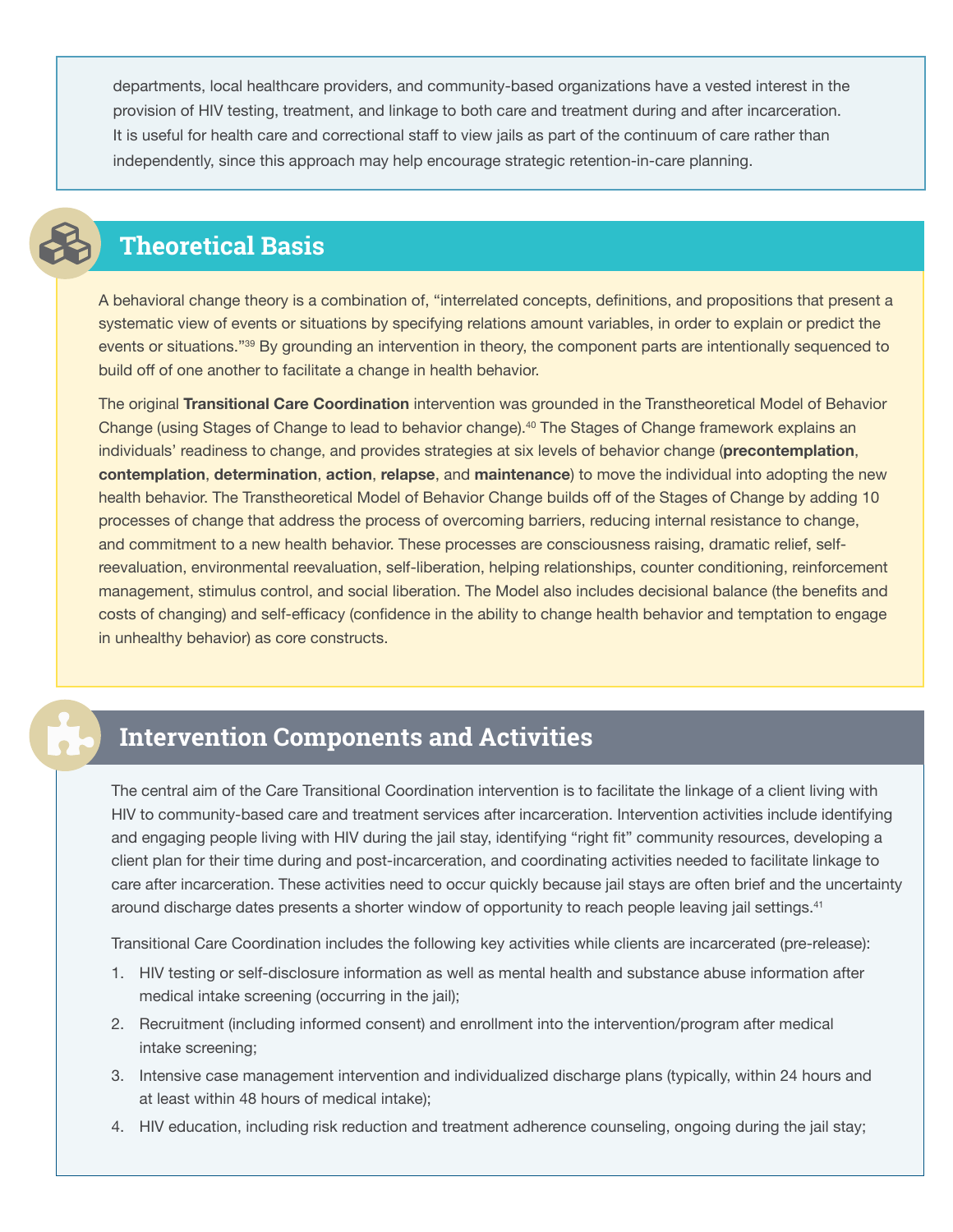- 5. Health Insurance and ADAP assistance for post-release submission;
- 6. Discharge medications / prescription scripts at the time of jail release, including arrangements for those released from court;
- 7. Providing a health liaison to the courts, which involves collaboration with court advocates, judges and prosecutors, to provide health information to facilitate placement in community programs (including skilled nursing facility, hospice, drug treatment program) and alternatives to incarceration programs;

Transitional Care Coordination includes the following key activities after the clients are released (post-release):

- 1. Patient navigation (accompaniment, home visiting, transportation assistance) and re-engagement in care after incarceration;
- 2. Intensive case management after incarceration to facilitate linkage to care for at least 90 days: address needs for food, clothing, and shelter; verify linkages to HIV primary care within 30 days of returning to the community; address ongoing mental health and substance abuse treatment needs, as assessed; consistent access to health insurance and medication; ongoing care management and social supports after 90 days.

| The following staff positions need to be developed and filled<br><b>Staffing Requirements</b><br>in order to successfully implement the intervention.                                                                                                                                                                                                                                                                                                                                                                                                                                                                                                                                                                                                                                                                                                                                                                                                                                                                                                              |  |  |
|--------------------------------------------------------------------------------------------------------------------------------------------------------------------------------------------------------------------------------------------------------------------------------------------------------------------------------------------------------------------------------------------------------------------------------------------------------------------------------------------------------------------------------------------------------------------------------------------------------------------------------------------------------------------------------------------------------------------------------------------------------------------------------------------------------------------------------------------------------------------------------------------------------------------------------------------------------------------------------------------------------------------------------------------------------------------|--|--|
| <b>DESCRIPTION</b>                                                                                                                                                                                                                                                                                                                                                                                                                                                                                                                                                                                                                                                                                                                                                                                                                                                                                                                                                                                                                                                 |  |  |
| <b>Linkage staff</b>                                                                                                                                                                                                                                                                                                                                                                                                                                                                                                                                                                                                                                                                                                                                                                                                                                                                                                                                                                                                                                               |  |  |
| The <b>Project Manager</b> coordinates all aspects of the intervention with jail and community-based staff and<br>community partners.<br>The Project Manager is responsible for:<br>being the point of contact for the intervention and providing oversight of the project;<br>▶<br>providing administrative supervision to the care coordinators and the data manager;<br>serving as the health liaison to the courts; and<br>serving as the liaison with local jail administration, the Dissemination and Evaluation Center (DEC), and the<br>▶<br>Implementation Technical Assistance Center (ITAC).                                                                                                                                                                                                                                                                                                                                                                                                                                                            |  |  |
| The care coordinator has five primary responsibilities: patient engagement, patient education, discharge<br>planning, care coordination, and facilitating a warm transition to the community and linking a client to care.<br>Patient engagement during incarceration. The Care Coordinator is responsible for:<br>client engagement and assessment during the client's jail stay; and<br>▶<br>conducting care coordination with jail- and community-based organizations.<br>▶<br>Patient education. The Care Coordinator is responsible for:<br>providing patient education on HIV, including treatment adherence, risk reduction as well as a range of<br>other health-related topics (e.g. STI, hepatitis, and TB overviews; prevention strategies and safe sex<br>negotiation; relapse prevention; symptoms evaluation, etc.).<br>Discharge planning. The Care Coordinator is responsible for:<br>assessing client needs;<br>developing a plan with client to address basic needs;<br>identifying resources to facilitate access to community health care; and |  |  |
|                                                                                                                                                                                                                                                                                                                                                                                                                                                                                                                                                                                                                                                                                                                                                                                                                                                                                                                                                                                                                                                                    |  |  |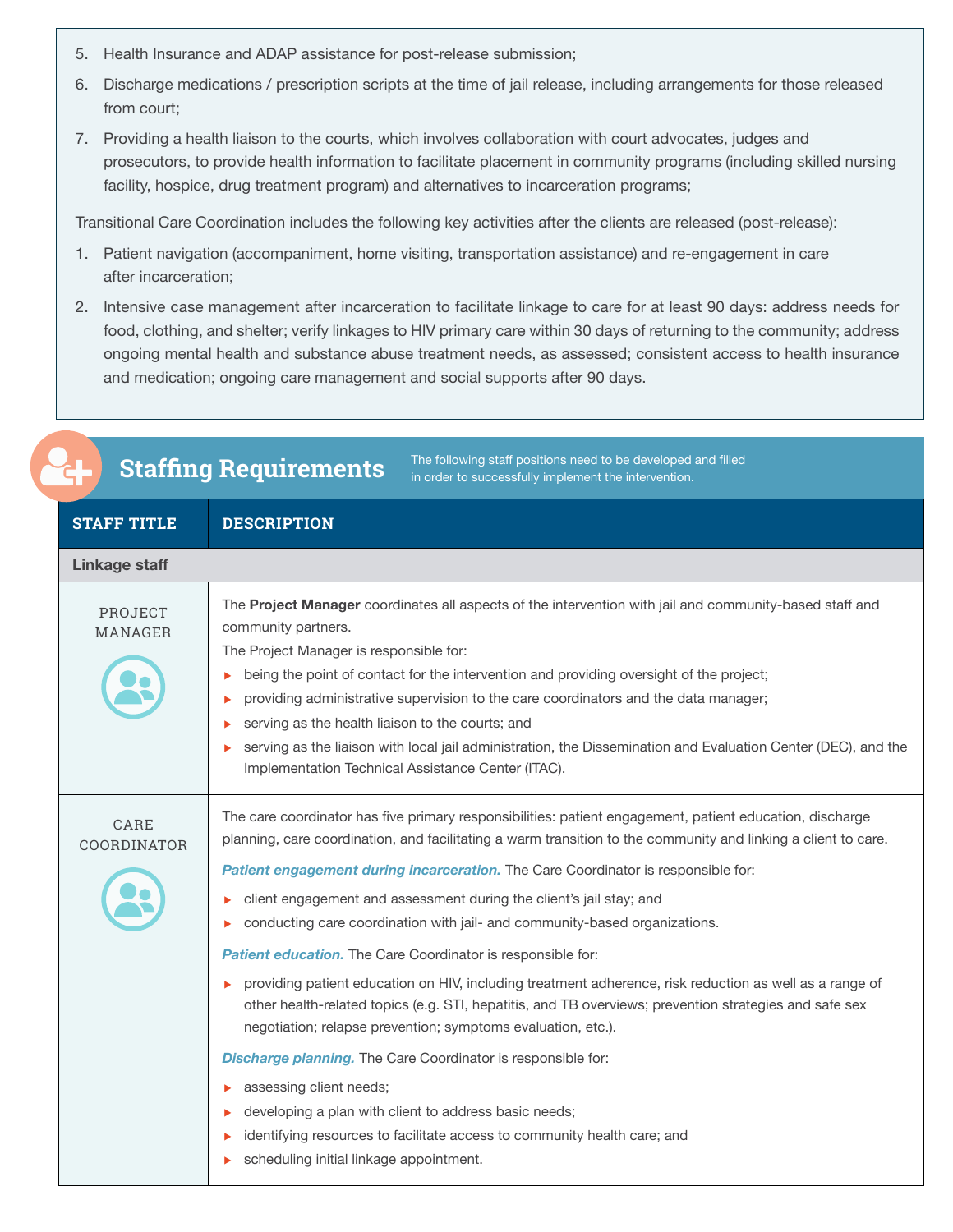|                                      | Care coordination for care upon release. The Care Coordinator is responsible for:<br>completing patient assessment and discharge plan to initiate the process of coordinating care upon<br>release, meeting the person in jail and initiating follow-up to verify linkage to care after incarceration;<br>arranging discharge medications and prescriptions; and<br>obtaining consent to collaborate with external entities and individuals (e.g. community health providers,<br>social service programs, courts).<br>Facilitating a warm transition to the community and linking a client to care. The care coordinator is<br>responsible for:<br>accompanying individuals who are newly released to appointments to ensure connection to care;<br>coordinating community-based HIV care linkage services;<br>providing home visits, appointment accompaniment, or transportation;<br>conducting, arranging, or coordinating outreach activities to find individuals who fall out of care and<br>facilitate re-engagement in community care;<br>assessing and addressing basic needs like housing, food, clothing, etc.; and<br>transitioning the client to the standard of care after 90 days post-incarceration. |
|--------------------------------------|---------------------------------------------------------------------------------------------------------------------------------------------------------------------------------------------------------------------------------------------------------------------------------------------------------------------------------------------------------------------------------------------------------------------------------------------------------------------------------------------------------------------------------------------------------------------------------------------------------------------------------------------------------------------------------------------------------------------------------------------------------------------------------------------------------------------------------------------------------------------------------------------------------------------------------------------------------------------------------------------------------------------------------------------------------------------------------------------------------------------------------------------------------------------------------------------------------------------|
| <b>CLINICAL</b><br><b>SUPERVISOR</b> | The Clinical Supervisor is responsible for:<br>Participating in case conferencing (as needed);<br>Providing monthly (or as requested) individual clinical supervision to care coordinators; and<br>Providing monthly group clinical supervision to intervention team (as needed)                                                                                                                                                                                                                                                                                                                                                                                                                                                                                                                                                                                                                                                                                                                                                                                                                                                                                                                                    |
| <b>DATA MANAGER</b>                  | This position is responsible for:<br>Consenting patients into the study;<br>▶<br>Collecting and submitting data required for multi-site evaluation;<br>Coordinating the collection of patient surveys, encounter forms, basic chart data abstraction, and<br>implementation measures, and reporting them to the Dissemination and Evaluation Center (DEC); and<br>Providing quality assurance reports and updates to intervention team about study referrals, enrollment<br>ь<br>retention, etc.                                                                                                                                                                                                                                                                                                                                                                                                                                                                                                                                                                                                                                                                                                                    |
| <b>Staff Characteristics</b>         |                                                                                                                                                                                                                                                                                                                                                                                                                                                                                                                                                                                                                                                                                                                                                                                                                                                                                                                                                                                                                                                                                                                                                                                                                     |
|                                      | All staff involved in the intervention need to be:<br>able to deliver culturally appropriate services.<br>non-judgmental and demonstrate empathy, professionalism, boundaries around personal philosophy/belief systems.<br>genuinely interested in working with people incarcerated in jails.<br>reflective of racial and ethnic backgrounds of client population with language ability as appropriate to meet client<br>needs (as practicable).<br>able to meet Department of Corrections' security clearance criteria.<br>willing to conform to Department of Corrections' policies and are cognizant of guidelines regarding justice-involved<br>persons working in jail.                                                                                                                                                                                                                                                                                                                                                                                                                                                                                                                                       |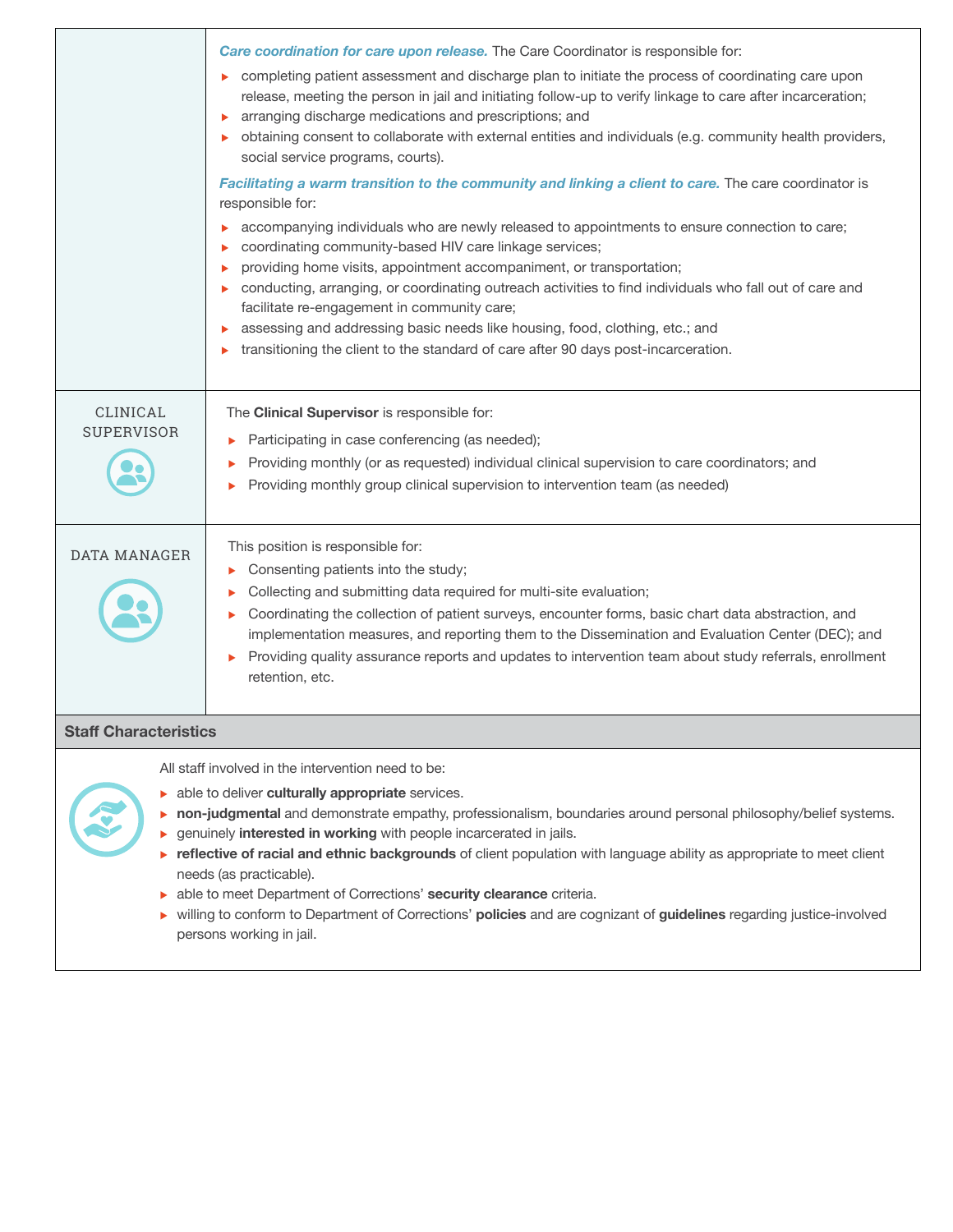# **Programmatic Requirements**

The following are programmatic requirements that need to be addressed prior to implementation (prior to enrollment of clients in the jails) in order to facilitate a successful implementation:

- Establish relationships with the Jail and Department of Corrections to insure ongoing cooperation and support throughout implementation.
- Assess what related work is already taking place within the jail.
- Receive clearance for intervention implementation. Understand what materials and resources are or are not permissible within the jail and plan your program accordingly (for example, some jails do not allow laptops inside).
- Invite corrections to join the collaboration and obtain a commitment for correction officers to provide escort services. Ideally assigned and dedicated officers will work in partnership with the team.
- Negotiate for dedicated space to conduct intervention activities. Appropriate work space is essential to maintain patient confidentiality.
- Determine role of jail security staff in project implementation and involve them in planning.
- In Visit jail facilities to conduct a flow analysis. Walk through the health services unit and other relevant spaces to learn where services are delivered to identify space amenable to your program.
- $\triangleright$  Strengthen existing relationships with community-based organizations that are willing to work with HIV-positive individuals leaving jail.
	- Address need for telephone or in-person case conferences with community-based organizations during the jail stay (to facilitate a warm transition).
	- Develop mutual Memorandum of Understanding (MOU) Linkage Agreement with each community partner that includes a commitment to provide data that verifies linkage to care.
- Assess organizational capacity at community-based organizations to insure their ability to consistently provide culturally competent transitional social supports to each inmate post-incarceration.
- Identify how access to health records and any Electronic Health Record (EHR) systems (including RSR data).
- **Establish a process for communication and information sharing of participating Ryan White care** providers during and post-incarceration to streamline the client process and activities each client engages in. Providers should be prepared to address the operational issues involved in working with multiple jail-based and community-based providers of health care as patients are frequently transferred among jails, between jails and prisons, from jail to court, and from jail to the community.
- $\triangleright$  Additionally, DEII performance sites must assess their capacity to conduct process and outcome evaluation activities during the funding period.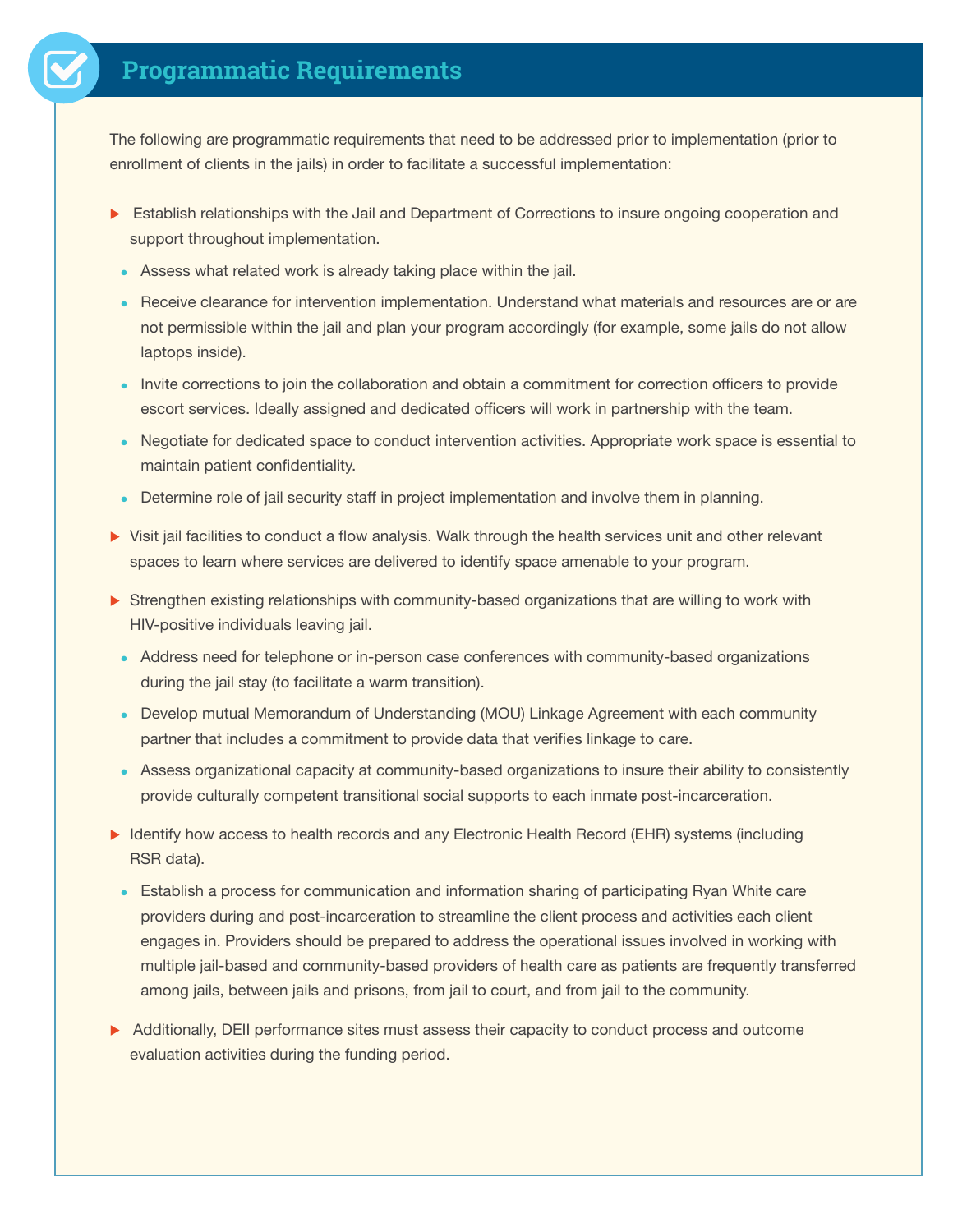### **Costs**

The SPNS Jail Linkages projects were deemed cost-effective from a societal perspective<sup>42</sup> with an average cost per client at \$4,219. In an analysis of nine sites, the mean cost to sustain linkage to care postincarceration for 6 months was \$4,670.<sup>43</sup> Health outcomes impacting costs (reductions in ED use and self reported unstable housing and hunger when compared to themselves at baseline and at 6 Month follow up) were found under the Transitional Care Coordination intervention including a reduction in emergency department use and homeless shelter stays<sup>-13, 14</sup>

### **Resources**

#### OVERVIEW OF PRIOR SPNS INITIATIVES

- $\blacktriangleright$  Enhancing Linkages to HIV Primary Care and Services in Jail Settings www.hab.hrsa.gov/abouthab/special/carejail.html
- **Enhancing Linkages: Opening Doors for Jail Inmates.** *What's Going on @ SPNS***:** www.hab.hrsa.gov/abouthab/files/cyberspns\_enhancing\_linkages\_may\_2008.pdf
- **EXECT:** HRSA Consultation Meeting. Enhancing Linkages to HIV Primary Care in Jail Settings: www.hab.hrsa.gov/abouthab/files/enhancinglinkages.pdf
- **EXECTIVE A HRSA/CDC** Opening Doors: Corrections Demonstration Project for People Living with HIV/AIDS: www.hab.hrsa.gov/abouthab/files/openingdoors.pdf

#### CREATING A JAIL LINKAGE PROGRAM:

TOOLS FROM THE INTEGRATING HIV INNOVATIVE PRACTICES PROGRAM

- $\blacktriangleright$  Training Manual: https://careacttarget.org/library/creating-jail-linkage-program-training-manual-0
- u Curriculum: https://careacttarget.org/library/creating-jail-linkage-program-curriculum-manual
- Pocket Guide: https://careacttarget.org/library/best-practices-hiv-interventions-jails-pocket-guide
- u Webinar series: https://careacttarget.org/library/hiv-and-jails-public-health-opportunity

#### EVALUATION RESOURCES

**E** Enhancing Linkages to HIV Primary Care and Services in Jail Settings implementation guide and evaluation instruments www.enhancelink.org

### PEER-REVIEWED ARTICLES PROVIDING BACKGROUND INFORMATION ON WORKING IN JAILS AND LINKING INMATES TO CARE

- Adherence to HIV Treatment and Care among Previously Homeless Jail Detainees. www.ncbi.nlm.nih.gov/pmc/articles/PMC3325326/
- **D** Contribution of Substance Use Disorders on HIV Treatment Outcomes and Antiretroviral Medication Adherence Among HIV-Infected Persons Entering Jail. www.ncbi.nlm.nih.gov/pmc/articles/PMC3818019/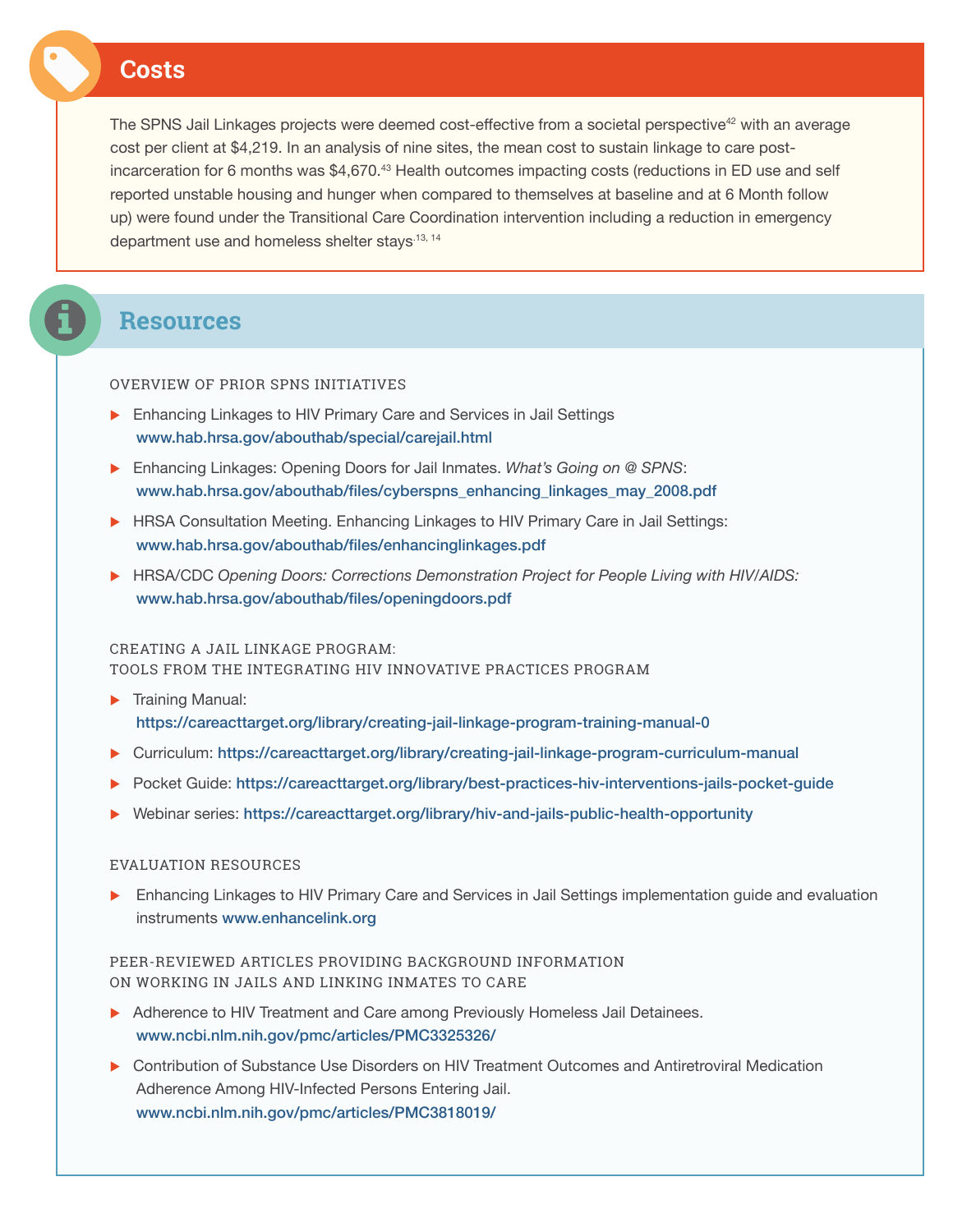- **D** Correlates of Retention in HIV Care after Release from Jail: Results from a Multi-site Study. www.ncbi.nlm.nih.gov/pmc/articles/PMC3714328/
- An Exploration of Community Reentry Needs and Services for Prisoners: A Focus on Care to Limit Return to High Risk Behavior. www.ncbi.nlm.nih.gov/pubmed/21663540
- Gender Disparities in HIV Treatment Outcomes Following Release From Jail: Results From a Multicenter Study. www.ncbi.nlm.nih.gov/pmc/articles/PMC3953795/
- Gender Differences in Baseline Health, Needs at Release, and Predictors of Care Engagement Among HIV-positive Clients Leaving Jail. www.ncbi.nlm.nih.gov/pmc/articles/PMC3758427/
- **EXECT HEALTH INCOMET STATE IN THE VERGON FINDITY CONTENT** HEALTH POST HIS HEALTH AUTOMOTIC ACTEcoordination plan. www.ncbi.nlm.nih.gov/pubmed/25521890
- Jail: Time for Testing. Yale University School of Medicine www.enhancelink.org/EnhanceLink/documents/Jail%20-%20Time%20for%20Testing.pdf
- Linking HIV-positive Jail Inmates to Treatment, Care, and Social Services After Release: Results from a Qualitative Assessment of the COMPASS Program. www.ncbi.nlm.nih.gov/pmc/articles/PMC3005089/
- Post-Release Substance Abuse Outcomes among HIV-infected Jail Detainees: Results from a Multisite Study. www.ncbi.nlm.nih.gov/pmc/articles/PMC3600070/
- Rapid HIV Testing in Rapidly Released Detainees: Next Steps. [http://journals.lww.com/stdjournal/](http://journals.lww.com/stdjournal/Fulltext/2009/02001/Rapid_HIV_Testing_In_Rapidly_Released_Detainees_.9.aspx%23) [Fulltext/2009/02001/Rapid\\_HIV\\_Testing\\_In\\_Rapidly\\_Released\\_Detainees\\_.9.aspx#](http://journals.lww.com/stdjournal/Fulltext/2009/02001/Rapid_HIV_Testing_In_Rapidly_Released_Detainees_.9.aspx%23)
- u Transitional Care Coordination in New York City Jails: Facilitating Linkages to Care for People with HIV Returning Home from Rikers Island. www.ncbi.nlm.nih.gov/pubmed/23128979
- u Understanding the Revolving Door: Individual and Structural-level Predictors of Recidivism Among Individuals with HIV Leaving Jail. www.ncbi.nlm.nih.gov/pmc/articles/PMC4049299/

### **SOURCES**

<sup>1</sup>Jordan AO. Linkages and Care Engagement: From NYC Jail to Community Provider. New York State Department of Health AIDS Institute, End of AIDS and the Criminal Justice System. September 16, 2015 [webinar]. Available at: www.health.ny.gov/diseases/aids/ending\_the\_epidemic/docs/webinar\_series/cjs/linkages\_and\_care.pdf. 2 Flanigan TP, Zaller N, Beckwith CG, et al. Testing for HIV, sexually transmitted infections, and viral hepatitis in jails: still a missed opportunity for public health and HIV prevention. *JAIDS (Suppl)*. 2010;55(2): S78–83.

3 Emory University Rollins School of Public Health. Enhancing linkages to HIV primary care and services in jail settings initiative: linkage to social support services. *Policy Brief*. Spring 2010. Available at: https://careacttarget.org/sites/default/files/file-upload/resources/EnhanceLinkPolicyBriefs.pdf.

4 Teixeira PA, Jordan AO, Zaller N, et al. Health outcomes for HIV-infected persons released from the New York City jail system with a transitional care-coordination plan. *Am J Public Health*. 2015 Feb;105(2):351–7.

5 Jordan AO, Cohen LR, Harriman G, et al. Transitional Care Coordination in New York City Jails: Facilitating Linkages to Care for People with HIV Returning Home from Rikers Island. *JAIDS (Suppl)*. 2013;(2); S212–219.

<sup>6</sup>Jordan AO, Cohen LR, Harriman G, et al. Transitional Care Coordination in New York City Jails: Facilitating Linkages to Care for People with HIV Returning Home from Rikers Island. *JAIDS (Suppl)*. 2013;(2); S212–219.

7 Rapp RC, Ciomcia R, Zaller N, et al. The role of jails in engaging PLWHA in care: from jail to community. *AIDS Behav.* 2013 Oct; 17(0 2): S89–S99.

8 Draine J, Ahuja D, Altice FL, et al. Strategies to enhance linkages between care for HIV/AIDS in jail and community settings. *AIDS Care*. 2011;23(3):366–77.

9 Walmsley R. *World Prison Population List*, 2009 (8th ed.), United Kingdom Home Office Research. Available at: www.apcca.org/uploads/8th\_Edition\_2009.pdf

10Warren J, Belb A, Horowitz J, et al. *One in 100: Behind Bars in America 2008*. Washington, DC: The Pew Charitable Trusts, Public Safety Performance Project. 2008. 11HRSA, HAB. Enhancing linkages: opening doors for jail inmates. *What's Going on @ SPNS*. May 2008. Available at: [hab.hrsa.gov/abouthab/files/cyberspns\\_enhancing\\_](hab.hrsa.gov/abouthab/files/cyberspns_enhancing_linkages_may_2008.pdf) [linkages\\_may\\_2008.pdf.](hab.hrsa.gov/abouthab/files/cyberspns_enhancing_linkages_may_2008.pdf)

<sup>12</sup>Zack B, Hane L At the Nexus of Correctional Health and Public Health: Policies and Practice, American Public Health Association Annual Meeting. 2015 [Presentation] 13Zack B, Hane L At the Nexus of Correctional Health and Public Health: Policies and Practice, American Public Health Association Annual Meeting. 2015 [Presentation] 14Draine J, Ahuja D, Altice FL, et al. Strategies to enhance linkages between care for HIV/AIDS in jail and community settings. *AIDS Care*. 2011;23(3):366–77.

<sup>15</sup>Spaulding AC, Perez SD, Seals RM, et al. Diversity of release patterns for jail detainees: implications for public health interventions. Am J of Public Health (Suppl). 2010; 1010(1): S347–52.